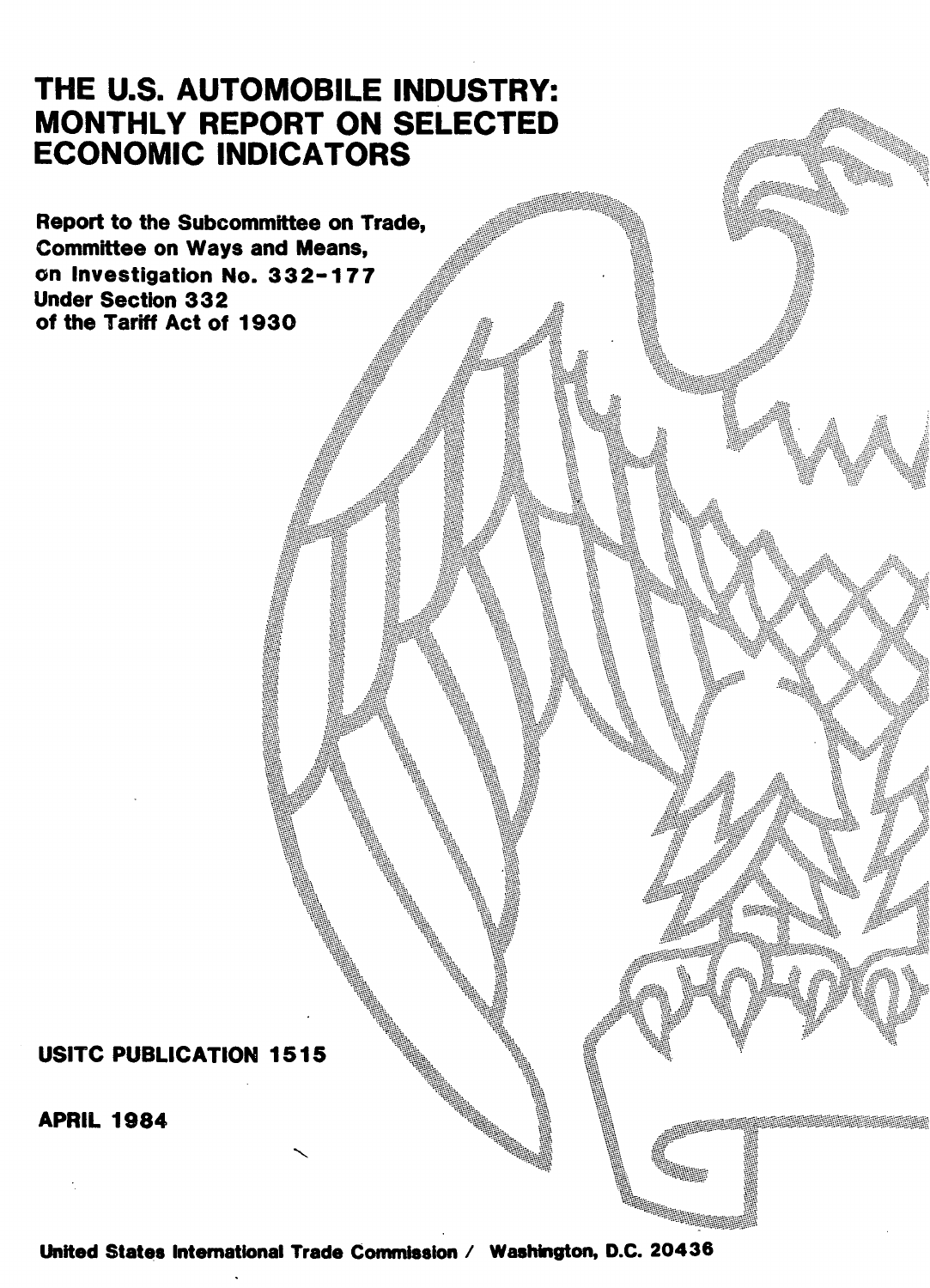## UNITED STATES INTERNATIONAL TRADE COMMISSION

#### **COMMISSIONERS**

Alfred E. Eckes, Chairman Paula Stern Veronica A. Haggart Seeley G. Lodwick David B. Rohr

Kenneth R. Mason, Secretary to the Commission

This report was prepared principally by

Jim McElroy and Georgia Jackson

Machinery and Transportation Equipment Branch Machinery and Equipment Division

> Office of Industries Norris A. Lynch, Director

Address all communications to Office of the Secretary United States International Trade Commission Washington, D.C. 20436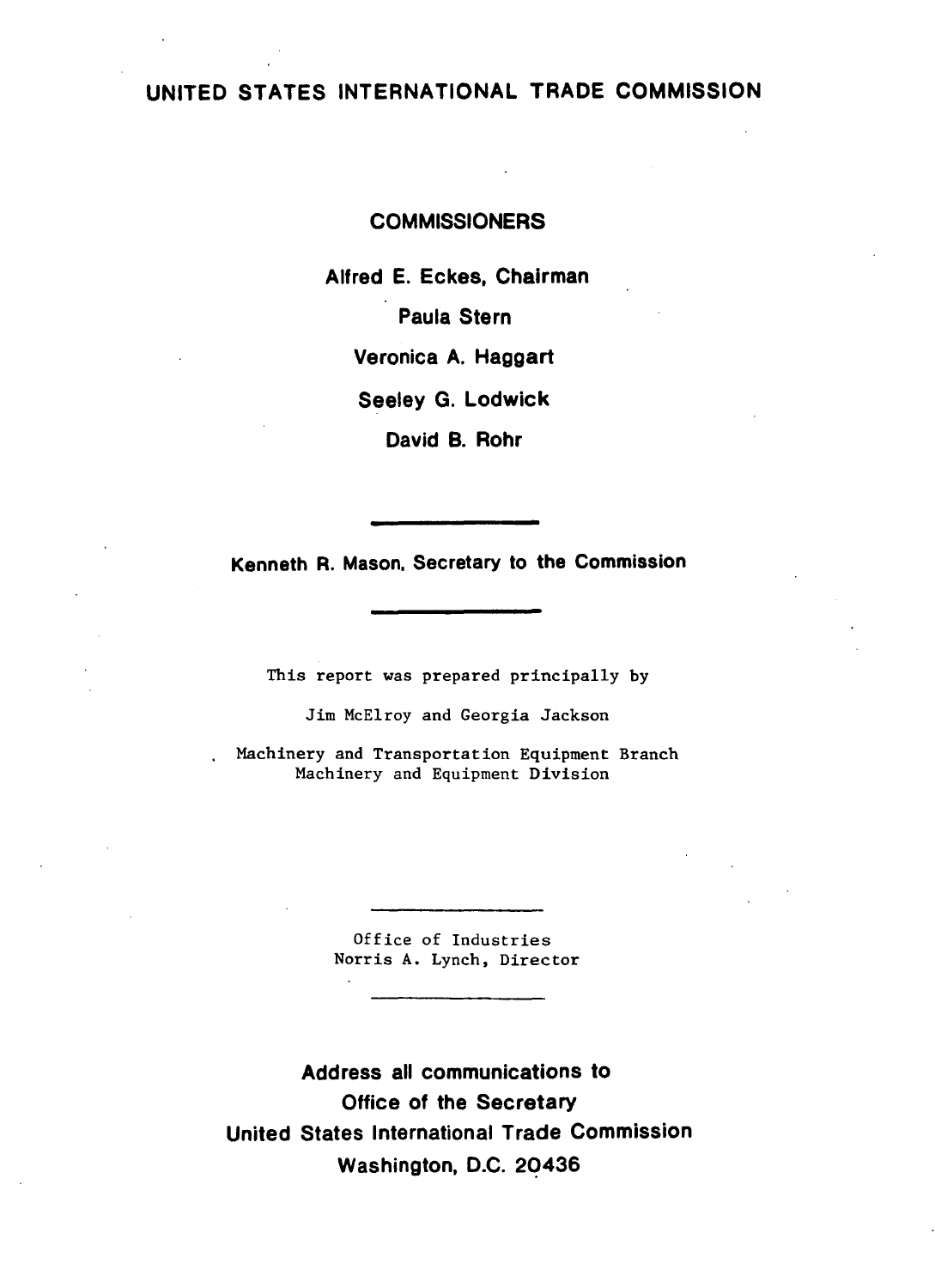### C 0 N T E N T S

 $\mathcal{L}_{\text{max}}$  and  $\mathcal{L}_{\text{max}}$  are the set of the set of the set of the set of  $\mathcal{L}_{\text{max}}$ 

 $\sim$   $\lambda$  $\ddot{\phantom{0}}$ 

 $\label{eq:2.1} \frac{1}{2}\int_{\mathbb{R}^3}\left|\frac{d\mathbf{r}}{d\mathbf{r}}\right|^2\,d\mathbf{r}^2\,d\mathbf{r}^2\,d\mathbf{r}^2\,d\mathbf{r}^2\,d\mathbf{r}^2\,d\mathbf{r}^2\,d\mathbf{r}^2\,d\mathbf{r}^2\,d\mathbf{r}^2\,d\mathbf{r}^2\,d\mathbf{r}^2\,d\mathbf{r}^2\,d\mathbf{r}^2\,d\mathbf{r}^2\,d\mathbf{r}^2\,d\math$ 

 $\sim$ 

 $\sim 10^6$ 

#### Tables

|    | 1. New passenger automobiles: U.S. retail sales of domestic production,<br>production, inventory, days' supply, and employment, by specified<br>periods, 1982, 1983, and 1984--------------------------------         |                |
|----|-----------------------------------------------------------------------------------------------------------------------------------------------------------------------------------------------------------------------|----------------|
|    | 2. New passenger automobiles: U.S. imports for consumption, by principal<br>sources and specified periods, 1982, 1983, and 1984--------                                                                               | $\overline{2}$ |
|    | 3. Lightweight automobile trucks and bodies and cab/chassis for light-<br>weight automobile trucks: U.S. imports for consumption, by                                                                                  |                |
|    | principal sources and specified periods, 1982, 1983, and 1984------                                                                                                                                                   |                |
|    | 4. New passenger automobiles: U.S. exports of domestic merchandise,                                                                                                                                                   |                |
|    | by principal markets and specified periods, 1982, 1983, and 1984---                                                                                                                                                   |                |
|    | 5. Lightweight automobile trucks and bodies and cab/chassis for light-<br>weight automobile trucks: U.S. exports of domestic merchandise,                                                                             | S.             |
|    | by principal markets and specified periods, 1982, 1983, and 1984---<br>6. New passenger automobiles: Sales of domestic and imported passenger<br>automobiles and sales of imported passenger automobiles as a percent |                |
|    | of total U.S. sales, by specified periods, 1983 and 1984-----------                                                                                                                                                   | 6              |
|    | 7. New passenger automobiles: Price indexes, by specified periods,<br>1983 and 1984----------------                                                                                                                   | 6              |
| 8. | New passenger automobiles: Retail price changes in the U.S. market,<br>during March 1984---------------                                                                                                               | 7              |
| 9. | Manufacturers' suggested retail prices of selected U.S. and Japanese<br>automobiles, April 1981-April 1984-------------------------------                                                                             | 8              |

# Page

 $\overline{a}$ 

 $\mathcal{A}$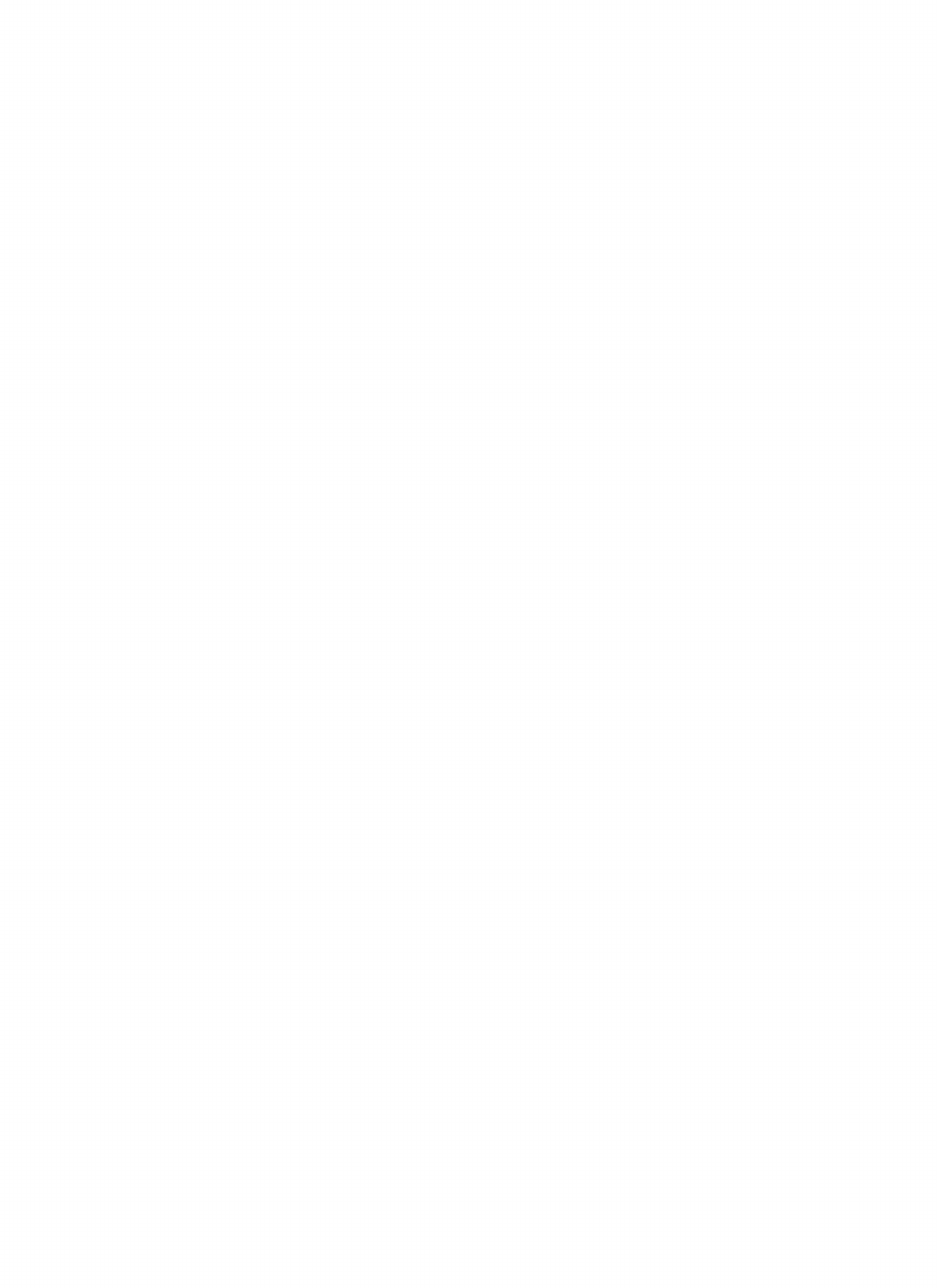Table 1.--New passenger automobiles: U.S. retail sales of domestic production, production, inventory, days' supply, and employment, by specified periods, 1982, 1983, and 1984

|                           |             |                | 1983 and 1984 |                |                       |            |                        | 1982 and 1983 |                |
|---------------------------|-------------|----------------|---------------|----------------|-----------------------|------------|------------------------|---------------|----------------|
| <b>Item</b>               | : February: |                | March         |                | : Apr. 1983-          | March<br>÷ |                        |               | : Apr. $1982-$ |
|                           | 1984        | 1984           |               | $\ddot{\cdot}$ | Mar. 1984             |            | 1983<br>$\ddot{\cdot}$ |               | Mar. 1983      |
|                           |             |                |               |                |                       |            |                        |               |                |
| Retail sales of domes-:   |             |                |               |                |                       |            |                        |               |                |
| tic production:           |             |                |               |                |                       |            |                        |               |                |
| Subcompact-----------:    | 213:        |                | 244 :         |                | 2,256:                |            | 175 :                  |               | 1,743          |
| Compact--------------:    | 82          |                | 98 :          |                | 971 :                 |            | 80                     |               | 970            |
| Intermediate--------:     | 213:        |                | 249 :         |                | 2,430:                |            | 197:                   |               | 1,724          |
| $Standard$ -------------: | 107:        |                | 121:          |                | 1,220:                |            | 109                    |               | 995            |
| Luxury----------------:   | 40          |                | 44 :          |                | 457 :                 |            | 39:                    |               | 381            |
| $Total-----$              | 655         | $\cdot$ :      | 756 :         |                | 7,333:                |            | 600:                   |               | 5,813          |
| Production:               |             |                |               |                |                       |            |                        |               |                |
| Subcompact----------:     | 233:        |                | 266:          |                | 2,385:                |            | 175 :                  |               | 1,674          |
| Compact--------------:    | 94          | $\mathbf{r}$   | 114:          |                | 1,118:                |            | 89<br>$\ddot{\cdot}$   |               | 1,142          |
| Intermediate--------:     | 222:        |                | 247:          |                | 2,425:                |            | 193<br>$\ddot{\cdot}$  |               | 1,646          |
| $Stand$ ard-------------: | 100         | $\ddot{\cdot}$ | 97:           |                | 1,071:                |            | 85<br>$\ddot{\cdot}$   |               | 762            |
| Luxury----------------:   | 45 :        |                | 54:           |                | 469:                  |            | 44 :                   |               | 396            |
| $Total-----$              | 694 :       |                | 779:          |                | 7,467:                |            | 586 :                  |               | 5,620          |
| Inventory:                |             |                |               |                |                       |            |                        |               |                |
| Subcompact----------:     | 284 :       |                | 289           |                | $\mathbf{1}^{\prime}$ |            | 372                    |               | $\overline{1}$ |
| $Compare t-----$          | 404 :       |                | 410 :         |                | 1/                    |            | 283<br>- :             |               | 1/             |
| Intermediate---------:    | 510:        |                | 534 :         |                | 1/                    |            | 426 :                  |               | $\mathbf{1}$   |
| $Standard---------$       | 167:        |                | 186:          |                | 1/                    |            | 160:                   |               | $\mathbf{1}$   |
| Luxury---------------:    | 112:        |                | 118:          |                | $\mathbf{1}$          |            | 84:                    |               | $\mathbf{1}$   |
| $Total-----$              | 1.477:      |                | 1,537:        |                | $\mathbf{1}$          |            | 1,325:                 |               | $\mathbf{1}$   |
| Days' supply: 2/          |             |                |               |                |                       |            |                        |               |                |
| Subcompact----------:     | 76 :        |                | 69 :          |                | <u>ı/</u>             |            | 76                     |               | <u>1/</u>      |
| Compact--------------:    | 87 :        |                | 81 :          |                | 1/                    |            | 57 :                   |               | $\mathbf{L}$   |
| Intermediate--------:     | 61 :        |                | 59 :          |                | 1/                    |            | 96 :                   |               | 1/             |
| $Standard-----$           | 62:         |                | 57:           |                | 1/                    |            | 69 :                   |               | 1/             |
| Luxury---------------:    | 51:         |                | 51 :          |                | $\mathbf{1}$          |            | 62:                    |               | $\mathbf{1}$   |
| $Total-----$              | 63:         |                | 58:           |                | $\frac{1}{2}$         |            | 70 :                   |               | 1/             |
| Employment: 3/            |             |                |               |                |                       |            |                        |               |                |
| Total employees------:    | $4/846$ :   |                | 865:<br>57.   |                | $\frac{1}{2}$         | 6/         | 638 :                  |               | $\mathbf{1}$   |
| Production workers--:     | 4/652:      |                | 5/668:        |                | $\mathbf{1}$          |            | 6/467:                 |               | $\overline{1}$ |
| Layoffs 7/----------:     | 107         |                | 101:          |                | 1/                    |            | 246                    |               | 1/             |
|                           |             |                |               |                |                       |            |                        |               |                |

(In thousands of units; thousands of employees)

l/ Not applicable.

2/ Days' supply is an average for each class size which is determined by dividing total inventory by the previous month's retail sales.

*11* Employment data are for SIC 371 (motor vehicles and motor vehicle equipment).

4/ Data are for January 1984, revised.

*11* Data are for February 1984.

6/ Data are for February 1983, revised.

1/ Layoffs are the number of UAW members on indefinite layoff as of the end of each specified period.

Source: Retail sales, production, and days' supply, Ward's Auto Information Bank; inventory, Automotive News; and employment, U.S. Department of Labor.

Nqte.--Because of rounding, figures may not add to the totals shown.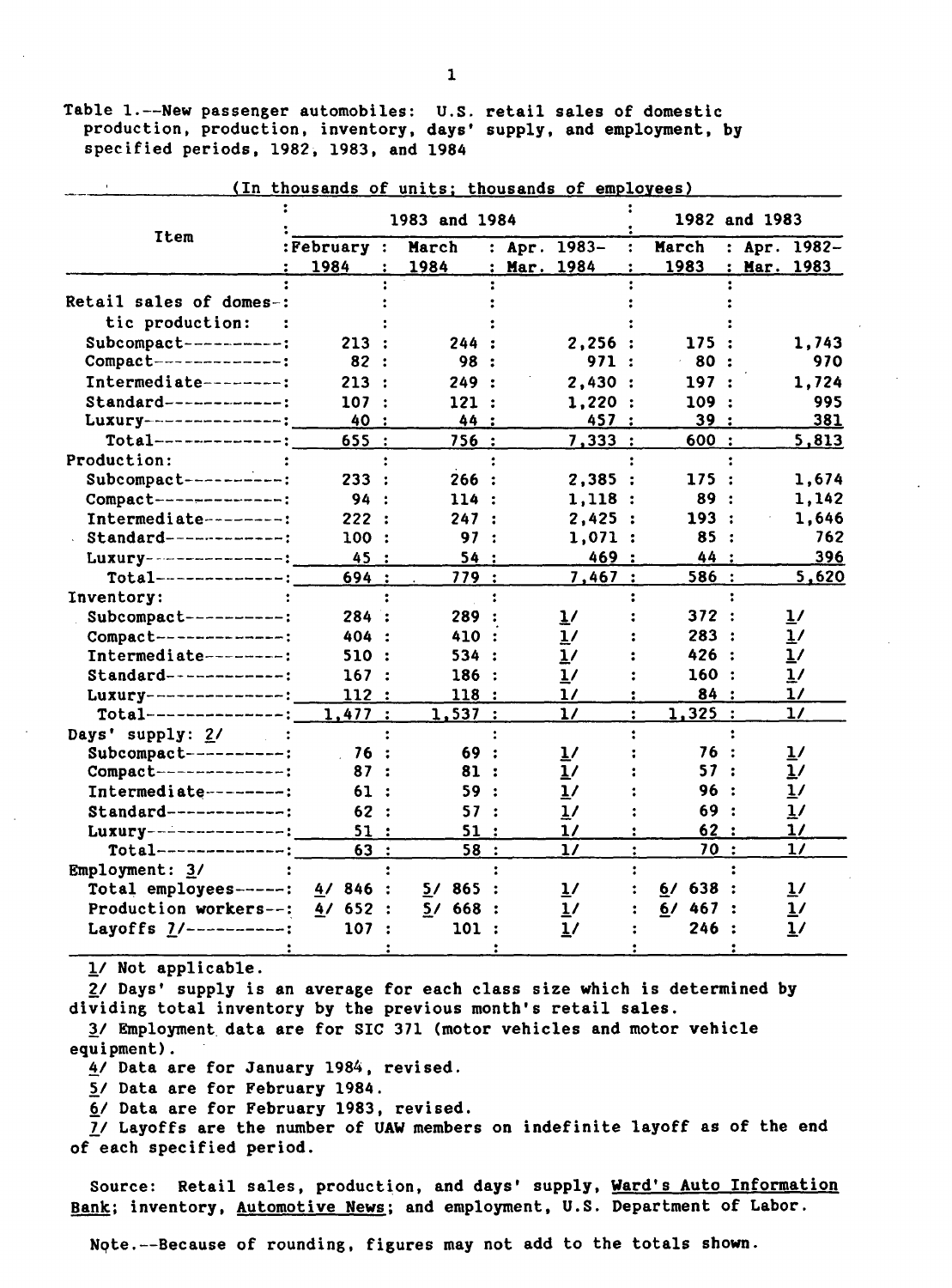Table 2.--New passenger automobiles: U.S. imports for consumption, by principal sources and specified periods, 1982, 1983, and 1984  $1/2/$ 

|                                          |              | 1983-1984    |                          |              | 1982-1983               |
|------------------------------------------|--------------|--------------|--------------------------|--------------|-------------------------|
| Source                                   | Jan.<br>1984 | Feb.<br>1984 | Mar. 1983-<br>Feb. 1984  | Feb.<br>1983 | Mar. 1982-<br>Feb. 1983 |
|                                          |              |              | Quantity (units)         |              |                         |
|                                          |              |              |                          |              |                         |
| Japan---------------:                    | 167,047 :    | 123,681:     | 1,855,236:               | 145,660:     | 1,827,926               |
| $Canada-----$                            | 83,542 :     | 94, 265 :    | 884,722 :                | 69,692:      | 736,184                 |
| West Germany-------:                     | 49,246 :     | 24,002:      | 282,398:                 | 14,363:      | 248,129                 |
| Sweden--------------:                    | 11,405:      | 10,376:      | 117,901:                 | 10,020:      | 91,806                  |
| $Itally-----$                            | 373:         | 667:         | 6,192:                   | 90:          | 7,221                   |
| United Kingdom------:                    | 1,378:       | 1,340:       | 16,764:                  | 1,686:       | 14,354                  |
| $Frame---------$                         | 2,838:       | 3,318:       | 35,684:                  | 4,138:       | 53,200                  |
| All other-----------:                    | 751:         | 927:         | 8,284:                   | $2,020$ :    | 3,106                   |
| $Total-----$                             | 316,580:     | 258,576:     | 3,207,181:               | 247,669:     | 2,981,926               |
|                                          |              |              | Value (1,000 dollars)    |              |                         |
|                                          |              |              |                          |              |                         |
| Japan---------------: 1,033,493 :        |              | 754,443 :    | 10,863,108:              | 814,218:     | 9,773,413               |
| $Canada-----$                            | 779,320:     | 879,884 :    | 7,796,838:               | 605,135 :    | 6,125,524               |
| West Germany-------:                     | 611,996:     | 297,447 :    | 3,853,130:               | 243,450 :    | 3,188,031               |
| Sweden---------------:                   | 119,050 :    | 108,372 :    | 1,142,862:               | 99,212:      | 870,421                 |
| $Itally-----------:$                     | 5,038:       | 10,386:      | 83,183:                  | 1,424:       | 79,245                  |
| United Kingdom-----:                     | 35,728:      | 30,605:      | 402,679 :                | 36,036:      | 345,974                 |
| $Frame---------:$                        | 26, 162:     | 26,833:      | 281,744 :                | 25,943:      | 352,690                 |
| All other-----------:                    | 7,391:       | 8,819 :      | 74,362:                  | 9,325:       | 20,564                  |
| Total----------: 2,618,178 : 2,116,789 : |              |              | 24,497,906 : 1,834,743 : |              | 20,755,862              |

definition in the contract of the contract of the contract of the contract of the contract of the contract of the contract of the contract of the contract of the contract of the contract of the contract of the contract of

2/ Data do not include automobiles assembled in Foreign Trade Zones.

Source: Compiled from official statistics of the U.S. Department of Commerce.

Note.--Because of rounding, figures may not add to the totals shown.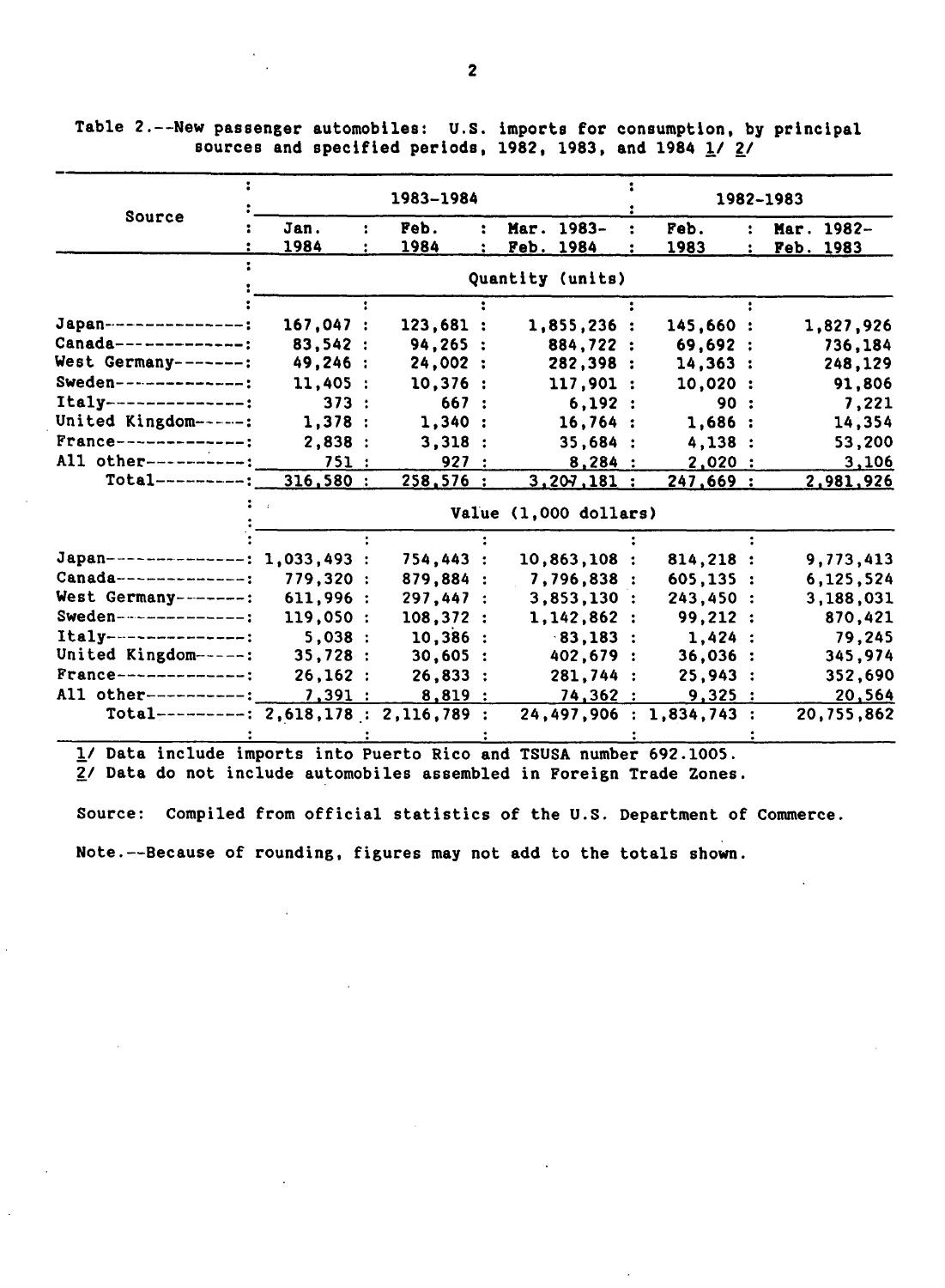Table 3.--Lightweight automobile trucks  $\underline{1}$  and bodies and cab/chassis for lightweight automobile trucks: U.S. imports for consumption, by principal sources and specified periods, 1982, 1983, and 1984 *£1* 

|                         |                       |  | 1983-1984 |  |                     |  |                                |     | 1982-1983 |            |  |  |
|-------------------------|-----------------------|--|-----------|--|---------------------|--|--------------------------------|-----|-----------|------------|--|--|
| Source                  | Jan.                  |  | Feb.      |  | Mar. 1983-          |  | Feb.                           |     |           | Mar. 1982- |  |  |
|                         | 1984                  |  | 1984      |  | Jan. 1984           |  | 1983                           |     |           | Feb. 1983  |  |  |
|                         |                       |  |           |  | Quantity (units) 3/ |  |                                |     |           |            |  |  |
|                         |                       |  |           |  |                     |  |                                |     |           |            |  |  |
| Japan-----------------: | 43,460 :              |  | 26,882:   |  | 443,586 :           |  | 26,010:                        |     |           | 324,420    |  |  |
| $Canada-----$           | 27,403:               |  | 33,995:   |  | 296,052:            |  | 18,534:                        |     |           | 262,139    |  |  |
| All other----------:    | 279:                  |  | 5:        |  | 2,141:              |  |                                | 3 : |           | 1,611      |  |  |
| $Total-----$            | 71,142:               |  | 60,882 :  |  | 741,779 :           |  | 44,547:                        |     |           | 588,170    |  |  |
|                         | Value (1,000 dollars) |  |           |  |                     |  |                                |     |           |            |  |  |
|                         |                       |  |           |  |                     |  |                                |     |           |            |  |  |
| Japan----------------:  | 180,950:              |  | 105,789:  |  | 1,808,322:          |  | 104, 432:                      |     |           | 1,350,315  |  |  |
| $Canada-----$           | 235,441:              |  | 291,618:  |  | 2,541,803:          |  | 147,479:                       |     |           | 2,081,499  |  |  |
| All other----------:    | 5,344:                |  | 507 :     |  | $-23.813$ :         |  | 262:<br>$\Delta \sim 10^{-11}$ |     |           | 34,321     |  |  |
| $Total-----$            | 421,735:              |  | 397,914:  |  | 4,373,914:          |  | 252, 173:                      |     |           | 3,466,135  |  |  |
|                         |                       |  |           |  |                     |  |                                |     |           |            |  |  |

1/ Defined as not over 10,000 pounds gvw.

2/ Partially estimated, all data include imports into Puerto Rico.

*11* Quantity data include complete trucks and cab/chassis, but exclude bodies.

Source: Compiled from official statistics of the U.S. Department of Commerce.

Note.--Because of rounding, figures may not add to the totals shown.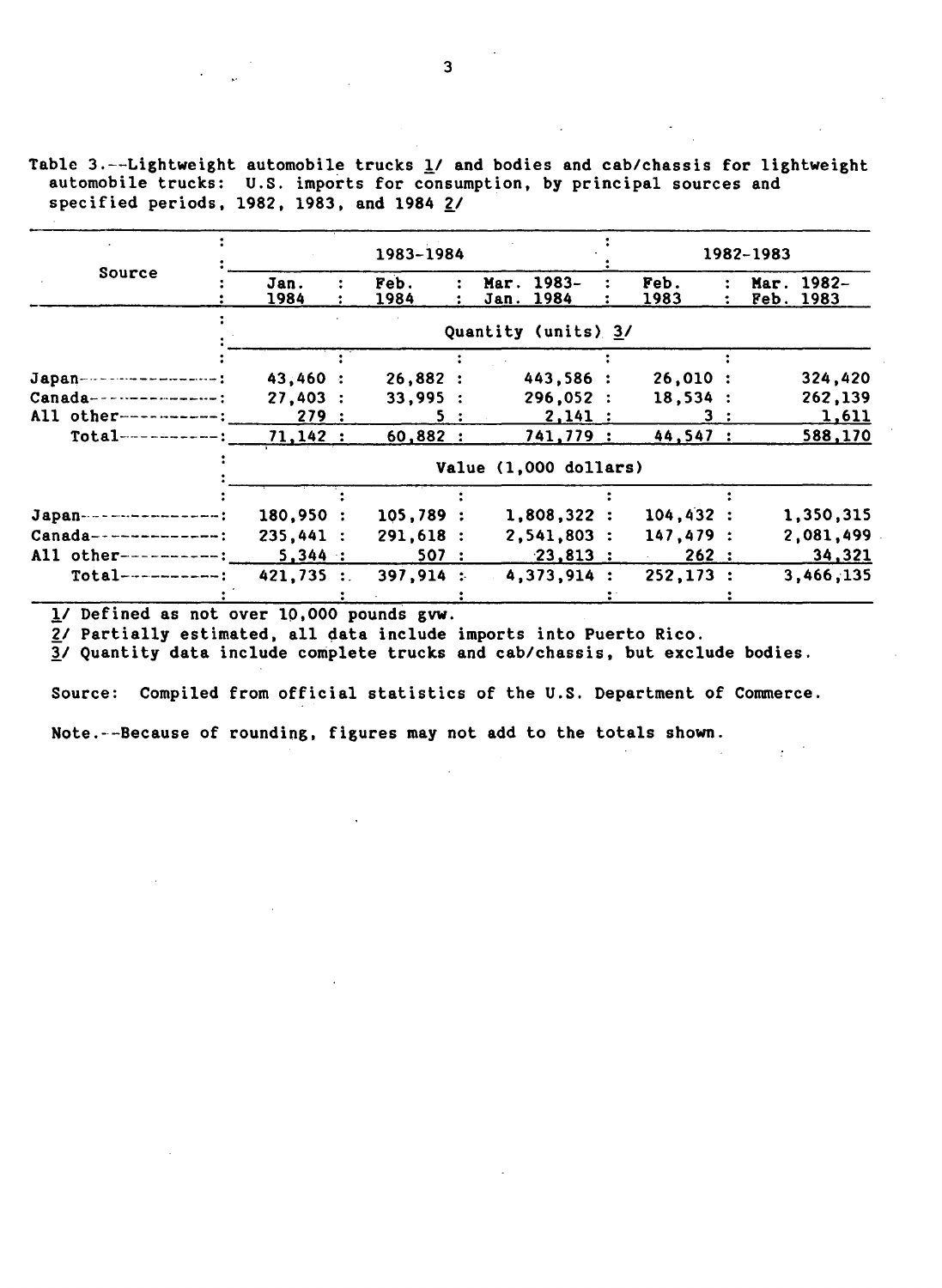|                          |                       |  | 1983-1984      |  |  |                  |  | 1982-1983 |         |                  |  |  |  |
|--------------------------|-----------------------|--|----------------|--|--|------------------|--|-----------|---------|------------------|--|--|--|
| Market                   | Jan.                  |  | Feb.           |  |  | Mar. 1983-       |  | Feb.      | $\cdot$ | Mar. 1982-       |  |  |  |
|                          | 1984                  |  | 1984           |  |  | Feb. 1984        |  | 1983      |         | <u>Feb. 1983</u> |  |  |  |
|                          |                       |  |                |  |  | Quantity (units) |  |           |         |                  |  |  |  |
|                          |                       |  |                |  |  |                  |  |           |         |                  |  |  |  |
| Canada-------------:     | 38,682:               |  | 50,423:        |  |  | 544,827:         |  | 41,985 :  |         | 350,216          |  |  |  |
| Saudi Arabia-------:     | 822:                  |  | 1,632:         |  |  | 10,953:          |  | 961:      |         | 11,626           |  |  |  |
| $Kuwa1t$ --------------  | 148:                  |  | 364:           |  |  | 2,409:           |  | 183:      |         | 4,835            |  |  |  |
| $Japan---------------$   | 172:                  |  | 190:           |  |  | 2,285:           |  | 96 :      |         | 2,291            |  |  |  |
| West Germany--------:    | 197:                  |  | 148:           |  |  | 2,814:           |  | 125:      |         | 2,392            |  |  |  |
| Venezuela-----------:    | 12:                   |  |                |  |  | 170:             |  | 39:       |         | 3,201            |  |  |  |
| All other----------:     | 694 :                 |  | 818 :          |  |  | 10,508:          |  | 810 :     |         | 17,698           |  |  |  |
| $Total-----$             | $40, 727$ :           |  | 53,579:        |  |  | 573,966:         |  | 44,199 :  |         | 392,259          |  |  |  |
|                          | Value (1,000 dollars) |  |                |  |  |                  |  |           |         |                  |  |  |  |
|                          |                       |  |                |  |  |                  |  |           |         |                  |  |  |  |
| $Canada-----$            | 298,639:              |  | 390,844 :      |  |  | 4,059,484:       |  | 307,686:  |         | 2,477,624        |  |  |  |
| Saudi Arabia-------:     | 10,724:               |  | 19,323:        |  |  | 136,891:         |  | 13.120:   |         | 161.261          |  |  |  |
| $Kuwait$ --------------: | 1.899:                |  | 4,394:         |  |  | 31,288:          |  | 2,074:    |         | 61,199           |  |  |  |
| Japan---------------:    | 2,696:                |  | 2,708:         |  |  | 31,392:          |  | 1,140:    |         | 30,852           |  |  |  |
| West Germany--------:    | 2,012:                |  | 1,736:         |  |  | 30,209:          |  | 1,225:    |         | 24,546           |  |  |  |
| Venezuela-----------:    | 200:                  |  | 44 :           |  |  | 1,796:           |  | 319:      |         | 34,824           |  |  |  |
| All other----------:     | 8,213:                |  | <u>9,621 :</u> |  |  | 120, 217:        |  | 8,752:    |         | 186,615          |  |  |  |
| $Total-----:$            | 324,383 :             |  | 428,670 :      |  |  | 4,411,217:       |  | 334,316:  |         | 2,976,921        |  |  |  |
|                          |                       |  |                |  |  |                  |  |           |         |                  |  |  |  |

Table 4.--New passenger automobiles: U.S. exports of domestic merchandise, by principal markets and specified periods, 1982, 1983, and 1984

Source: Compiled from official statistics of the U.S. Department of Commerce.

Note.--Because of rounding, figures may not add to the totals shown.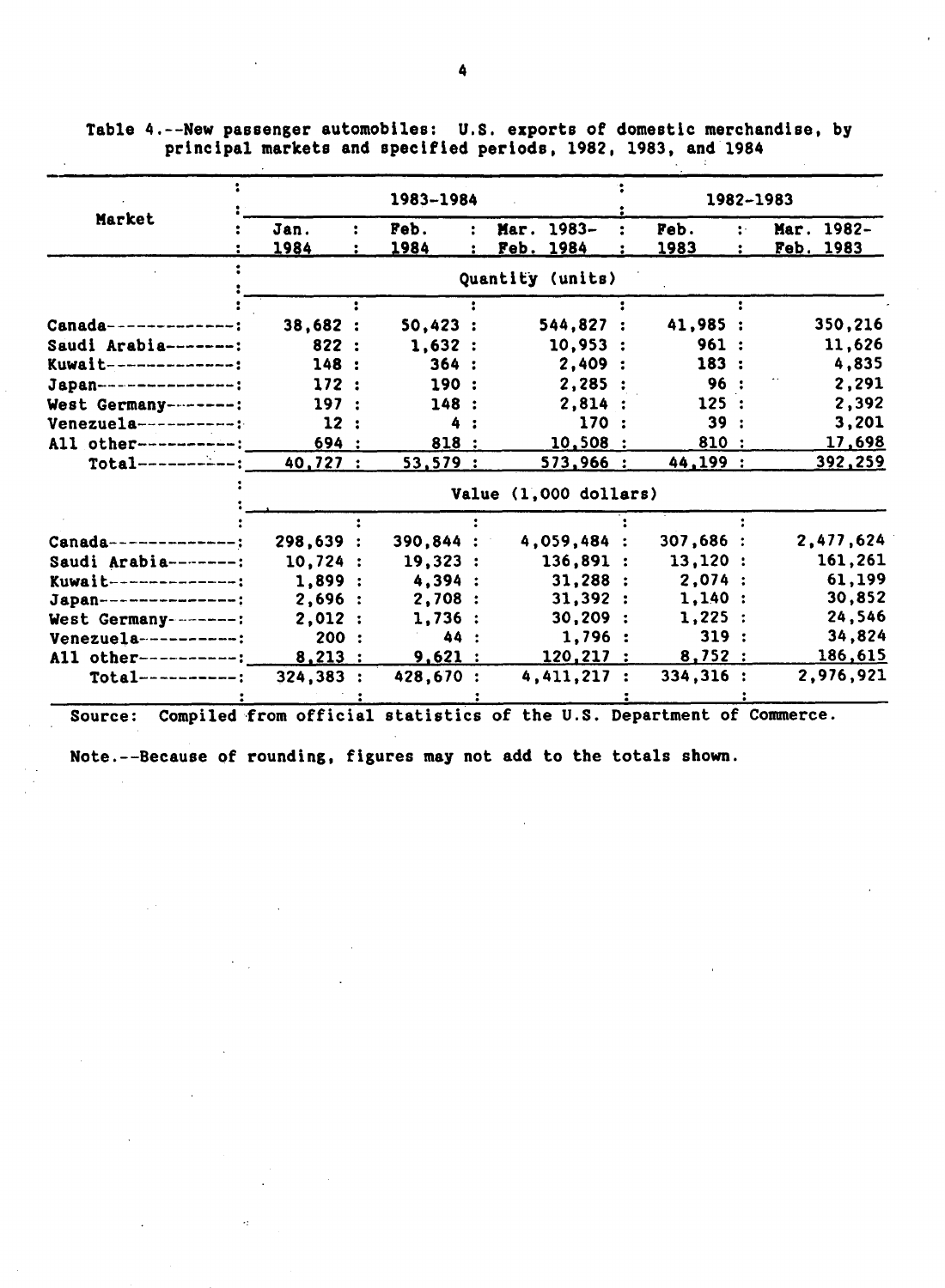Table 5.--Lightweight automobile trucks 1/ and bodies and cab/chassis for lightweight automobile trucks: U.S. exports of domestic merchandise, by principal markets and specified periods, 1982, 1983, and 1984 2/

|                              |                                  |    | 1983-1984                           |  |  |                     |  |                             |  | 1982-1983 |            |
|------------------------------|----------------------------------|----|-------------------------------------|--|--|---------------------|--|-----------------------------|--|-----------|------------|
| Market                       | Jan.                             |    | Feb.                                |  |  | Mar. 1983-          |  | Feb.                        |  |           | Mar. 1982- |
|                              | 1984                             |    | 1984                                |  |  | Feb. 1984           |  | 1983                        |  |           | Feb. 1983  |
|                              |                                  |    |                                     |  |  | Quantity (units) 3/ |  |                             |  |           |            |
|                              |                                  |    |                                     |  |  |                     |  |                             |  |           |            |
| $Canada$ ---------------;    | 7,168:                           |    | 10,274:                             |  |  | 92,314:             |  | 5,936:                      |  |           | 58,115     |
| Saudi Arabia-----------:     | $-454:$                          |    | 849 :<br>$\mathcal{L}^{\text{max}}$ |  |  | 14,570:             |  | 1,169:                      |  |           | 18,750     |
| Kuwait----------------:      | 64 :                             |    | 378:                                |  |  | 1,784:              |  | 51:                         |  |           | 3,139      |
| Venezuela                    | $\mathbf{1}$                     |    |                                     |  |  | 57:                 |  | 63 :                        |  |           | 1,875      |
| All other------------:       | 683:                             |    | 714:                                |  |  | 9.114:              |  | <u>592 :</u>                |  |           | 14,426     |
| $Total-----$ 8,370 :         |                                  |    | 12,216:                             |  |  | 117,839:            |  | 7,811:                      |  |           | 96,305     |
|                              | Value $(1,000$ dollars) $\cdots$ |    |                                     |  |  |                     |  |                             |  |           |            |
|                              |                                  |    |                                     |  |  |                     |  |                             |  |           |            |
| $Canada - - - - - - - - -$ : | 54,811:                          |    | 79,206:                             |  |  | 699,996:            |  | $-44,025$ :                 |  |           | 391,896    |
| Saudi Arabia---------:       | 5,799:                           |    | 11,216:                             |  |  | 185,954:            |  | 15,383:                     |  |           | 235,779    |
| $Kuwa$ it---------------:    | 803:                             |    | 5,053:                              |  |  | 21,750:             |  | 560:<br>$\mathcal{L}^{\pm}$ |  |           | 38,171     |
| Venezuela-----------:        |                                  | 3: | 54:                                 |  |  | 836:                |  | 761:                        |  |           | 19,686     |
| All other-----------:        | 6,139:                           |    | 7,469:                              |  |  | 91,800:             |  | 5,740:                      |  |           | 138,429    |
| $Total$ -----------:         | 67,555:                          |    | 102,998:                            |  |  | 1,000,336:          |  | 66,469:                     |  |           | 823,961    |
|                              |                                  |    |                                     |  |  |                     |  |                             |  |           |            |

l/ Defined as not over 10,000 po'unds gvw.

 $\mathcal{L}_{\mathcal{L}}$ 

2/ Partially estimated.

*11* Quantity data include complete trucks and cab/chassis, but exclude bodies.

Source: Compiled from official statistics of the U.S. Department of Commerce.

 $\tilde{\mathcal{L}}^{(1)}$  .

Note. ---Because of rounding, figures may not add to the totals shown.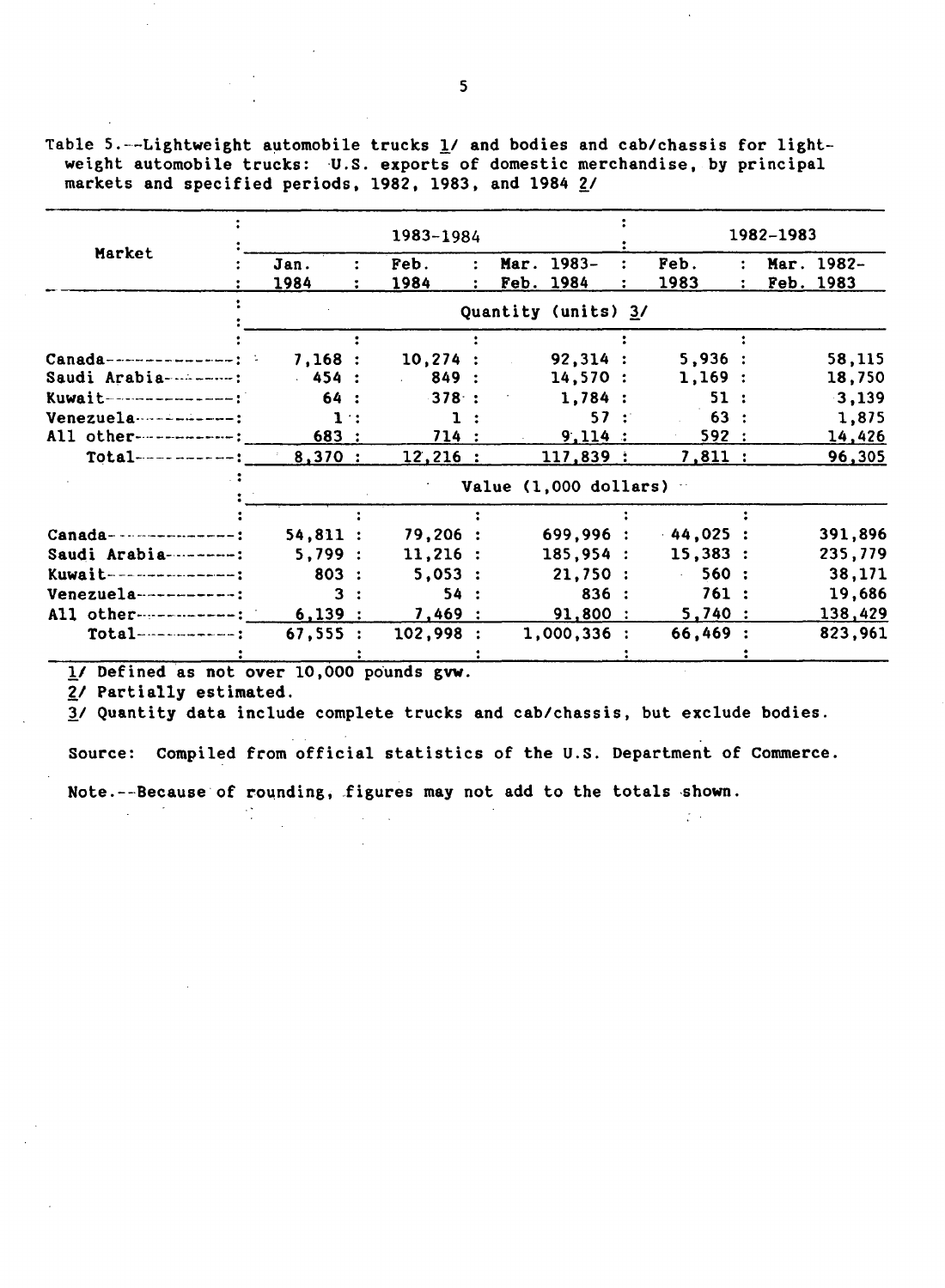Table 6.---New passenger automobiles: Sales of domestic and imported passenger automobiles and sales of imported passenger automobiles as a percent of total U.S. sales, by specified periods, 1983 and 1984

|                                    |          | Sales of--                 |           |                            |          | Ratio of import                   |                         |      |  |
|------------------------------------|----------|----------------------------|-----------|----------------------------|----------|-----------------------------------|-------------------------|------|--|
| Period                             |          | Domestic<br>automobiles 1/ |           | Imported<br>automobiles 2/ |          | Total U.S. sales                  | sales to<br>total sales |      |  |
|                                    | 1984     | 1983                       | 1984      | 1983                       | 1984     | 1983                              | 1984                    | 1983 |  |
|                                    |          |                            |           |                            |          |                                   | ----Percent-            |      |  |
| January - - - :                    | 583,429: | 412,893:                   | 195, 129: | 182.853:                   | 778,558: | 595,746:                          | 25.1:                   | 30.7 |  |
| February--: $655,016$ :            |          | 442, 479:                  | 186, 218: | 184.897:                   | 841,234: | 627.376 :                         | 22.1:                   | 29.5 |  |
| $Jan-Feb---:1.238.445:$            |          | 855,372:                   | 381.347:  |                            |          | $367,750$ :1,619,792 :1,223,122 : | 23.5:                   | 30.0 |  |
| March- $-$ -- $-$ : 756,164 :      |          | 600,303:                   | 205.947:  |                            |          | 220,479:962,111:820,782:          | $21.4$ :                | 26.9 |  |
| $Jan$ -Mar---:1,994,609:1,455,675: |          |                            | 587.294:  |                            |          | 588,229 :2,581,903 :2,043,904 :   | 22.7:                   | 28.8 |  |
|                                    |          |                            |           |                            |          |                                   |                         |      |  |

1/ Domestic automobile sales include U.S. and Canadian-built automobiles sold in the United States.

 $2/$  Does not include automobiles imported from Canada.

Source: Automotive News.

|  | Table 7.--New passenger automobiles: Price indexes, by specified periods, |  |  |  |
|--|---------------------------------------------------------------------------|--|--|--|
|  | 1983 and 1984                                                             |  |  |  |

 $(1967 - 1962)$ 

|                |                 |                      | (1967)<br>$= 100$ |                  |              |                  |                   |
|----------------|-----------------|----------------------|-------------------|------------------|--------------|------------------|-------------------|
|                |                 | 1984                 |                   |                  |              | 1983 and 1984    |                   |
| <b>Item</b>    | January<br>1984 | : February :<br>1984 | Percent<br>change | February<br>1983 | $\mathbf{L}$ | February<br>1984 | Percent<br>change |
|                |                 |                      |                   |                  |              |                  |                   |
| Consumer Price |                 |                      |                   |                  |              |                  |                   |
| Index:         |                 |                      |                   |                  |              |                  |                   |
| Unadjusted--   | 207.2           | 207.2:               | 0                 | 201.3            |              | $207.2$ :        | $+2.9$            |
| Seasonally     |                 |                      |                   |                  |              |                  |                   |
| adjusted----:  | 205.2           | 206.4:               | $+0.6$ :          | 200.6            |              | 206.4:           | $+2.9$            |
| Producer Price |                 |                      |                   |                  |              |                  |                   |
| Index:         |                 |                      |                   |                  |              |                  |                   |
| Unadjusted-    | 221.9:          | 221.9:               | 0                 | 216.5            |              | 221.9            | $+2.5$            |
| Seasonally     |                 |                      |                   |                  |              |                  |                   |
| adjusted-      | 219.3           | 222.3:               | $+1.4$            | 216.9            |              | 222.3            | $+2.5$            |
|                |                 |                      |                   |                  |              |                  |                   |

Source: U.S. Department of Labor.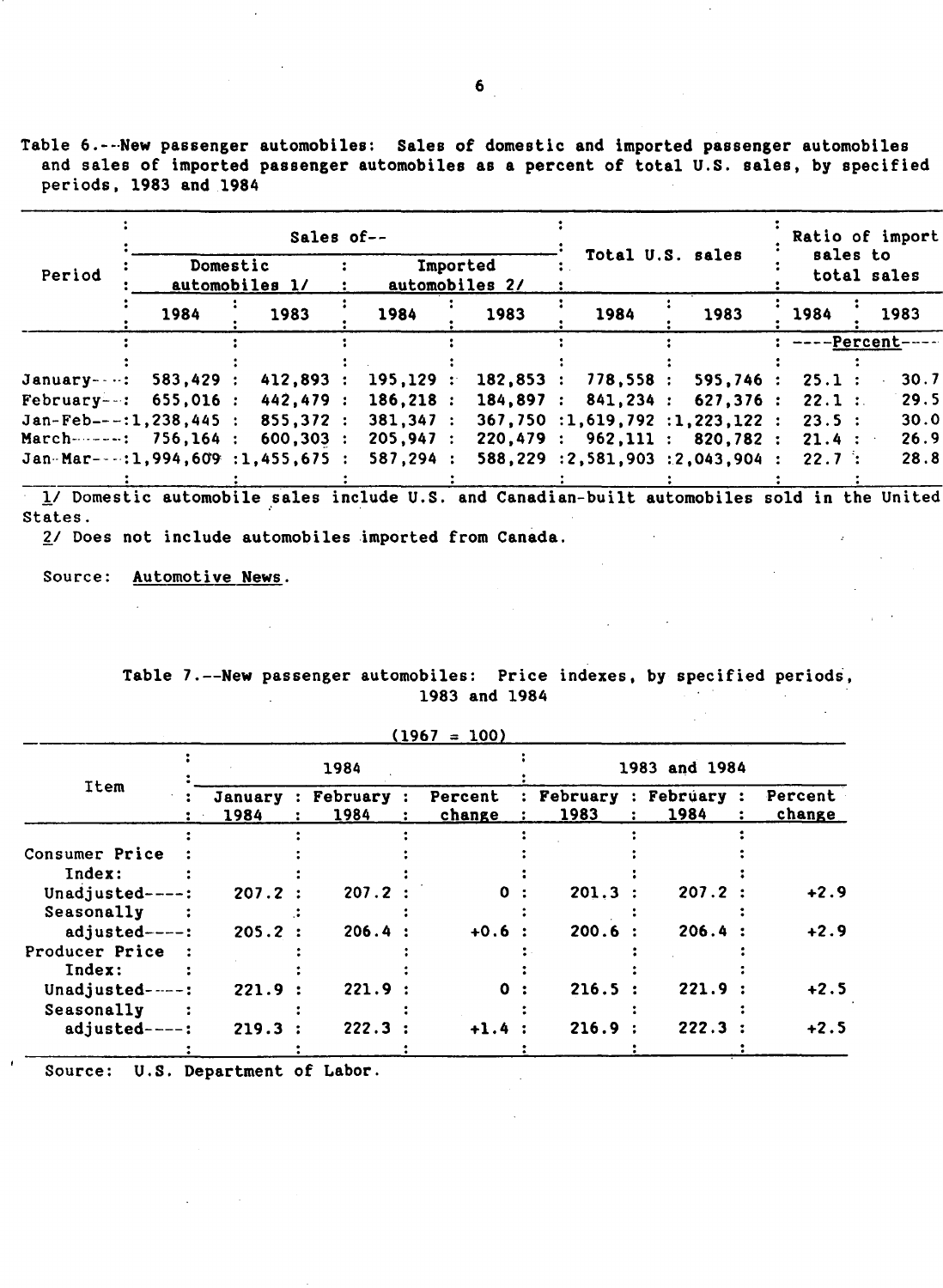| Source and size category                                                                                        | : Retail price changes, in<br>dollars, March 1984<br>$(+ or -)$ |
|-----------------------------------------------------------------------------------------------------------------|-----------------------------------------------------------------|
|                                                                                                                 |                                                                 |
| U.S. producers:                                                                                                 |                                                                 |
|                                                                                                                 |                                                                 |
|                                                                                                                 |                                                                 |
|                                                                                                                 |                                                                 |
| European Community producers:                                                                                   |                                                                 |
|                                                                                                                 |                                                                 |
|                                                                                                                 |                                                                 |
|                                                                                                                 |                                                                 |
| Japanese producers:                                                                                             |                                                                 |
|                                                                                                                 |                                                                 |
|                                                                                                                 |                                                                 |
|                                                                                                                 |                                                                 |
| the contract of the contract of the contract of the contract of the contract of the contract of the contract of |                                                                 |

 $\alpha_{\rm eff}$  ,  $\alpha_{\rm eff}$ 

Table 8.--New passenger automobiles: Retail price changes in the U.S. market, during March 1984

Source: Automotive News, March 1984.

 $\bar{\mathcal{A}}$